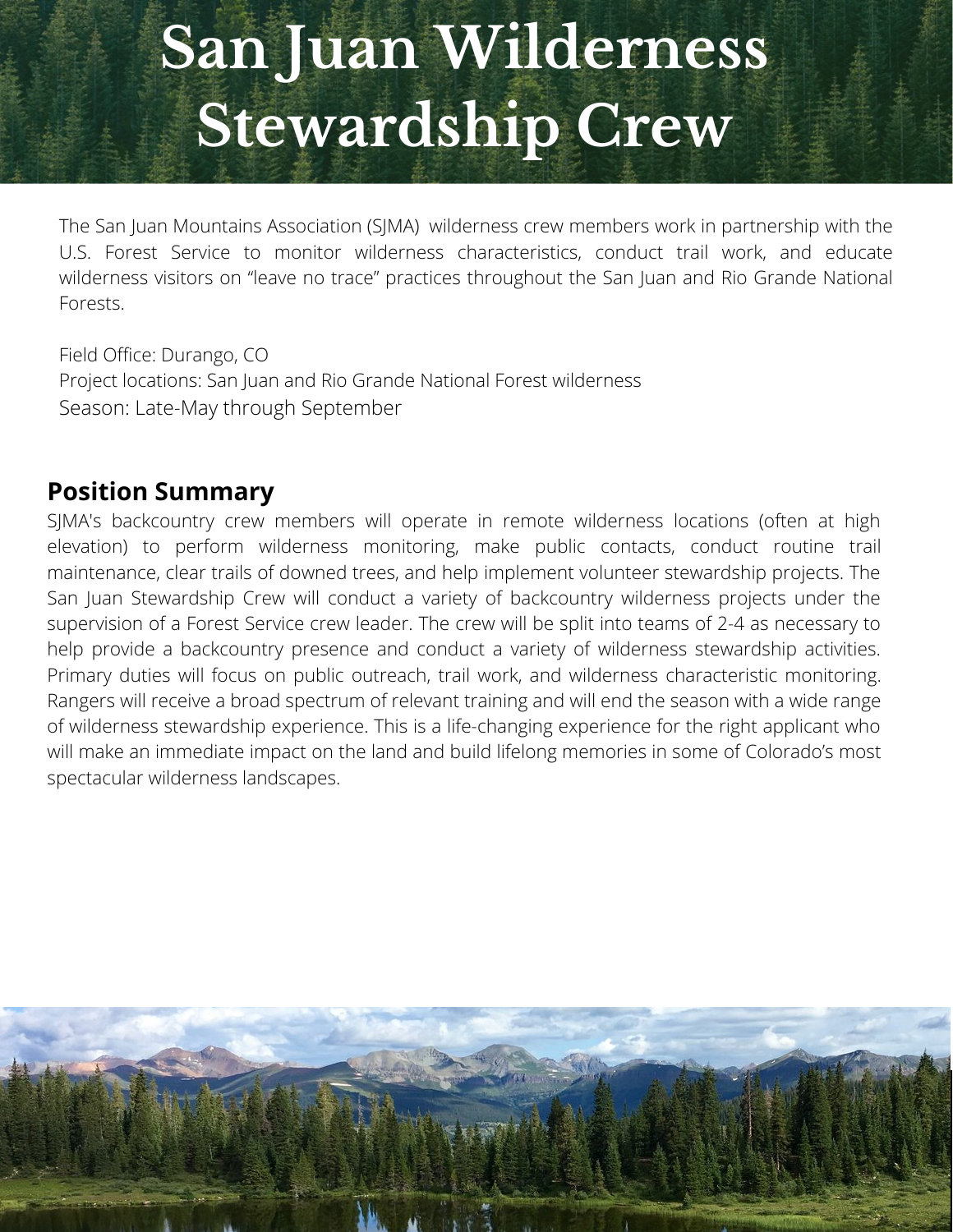## **San Juan Mountains Association**

#### **Work Environment**

Work is performed primarily in the field, often in remote locations for multiple days at a time. Work will be full time (40 hours/week) during the field season (Late May – Labor Day) and will generally follow a four-days on, three-days off work schedule. During that time, overnight travel and backpacking is mandatory to complete all projects. There may be a couple eightday hitches for more remote project locations. Light office duties will be performed at assigned work locations. Safety equipment is required and will be provided in accordance with applicable USFS job hazard analyses. Field work includes risk of injury from falls, strains, and insect bites, and includes exposure to inclement weather.

#### **Summary of Essential Job Functions**

- Must be able to carry up to 50 lbs. and hike 10-15 miles per day using GPS navigation.  $\bullet$
- Travel, backpack, and work in remote backcountry settings during 4 to 8 day trips
- Utilize safe and low-impact backcountry travel skills
- Maintain organized and complete records
- Operate a data collection device to collect consistent and accurate natural resource data
- Trailwork, tree clearing using crosscut saws, recording trail conditions
- **Studionally:** Trailwork, these stearing domig enous services and wilderness education
	- Maintain Positive attitude while living and working in inclement weather at high<br>slaugtian<sup>(8,888,43,888,48</sup>) elevation(8,000-13,000 ft)

#### **Knowledge/Abilities**

- **629** Demonstrated outdoor leadership experience
- Knowledge of wilderness principles, concepts, policies, and objectives
- Extensive backpacking, camping, hiking experience
- **2,974** Ability to work under arduous physical conditions
- Knowledge of ArcGIS or other mapping software and data analysis a plus
- Knowiedge of ArcGIS or other map<br>Valid state-issued Driver's License!
- **46** Wilderness First Aid or Responder certification prior to starting position
- **Total Volume** *attitude*: • Positive attitude!